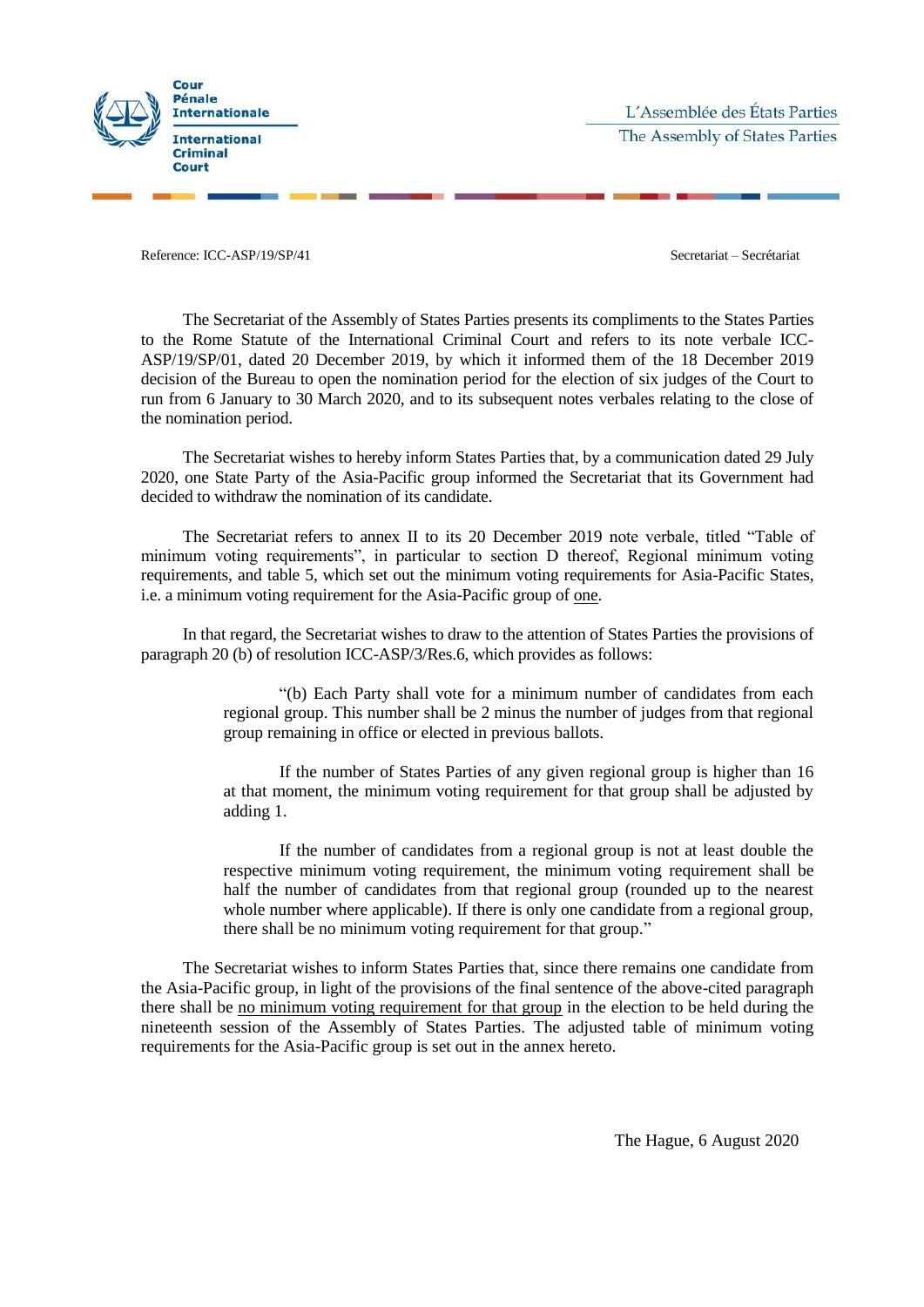## **Annex**

# **Tables of minimum voting requirements**<sup>1</sup>

**(. . .)**

## **D. Regional minimum voting requirements**

#### **Table 4: Regional minimum voting requirements**

| then the total<br>minimum voting<br>requirement for<br>that region is: | plus the adjustment of<br>adding 1, in accordance<br>with para. $20(b)$ , third<br>that region is: sentence, of the resolution | then the standard<br>minimum voting<br>requirement for | If the number of judges from $\ldots$<br><b>African States</b> remaining<br>in office or elected<br>in previous ballots is: |
|------------------------------------------------------------------------|--------------------------------------------------------------------------------------------------------------------------------|--------------------------------------------------------|-----------------------------------------------------------------------------------------------------------------------------|
| fulfilled                                                              | $(-1+1=0)$                                                                                                                     | $(2-3=-1)$                                             | 3 or more                                                                                                                   |
|                                                                        | $+1$                                                                                                                           |                                                        |                                                                                                                             |
|                                                                        | $+1$                                                                                                                           |                                                        |                                                                                                                             |
|                                                                        | $^{+}$                                                                                                                         |                                                        | $_{0}$                                                                                                                      |

(Further adjustments might be necessary in accordance with para. 20 (b) of the resolution.)

## **Table 5: Regional minimum voting requirements**<sup>2</sup>

| then the total<br>minimum voting<br>requirement for<br>that region is: | plus the adjustment of<br>adding 1, in accordance<br>with para. $20(b)$ , third<br>that region is: sentence, of the resolution | minimum voting<br>requirement for | If the number of judges from $\ldots$ then the standard<br><b>Asia-Pacific States</b><br>remaining in office or<br>elected in previous ballots is: |
|------------------------------------------------------------------------|--------------------------------------------------------------------------------------------------------------------------------|-----------------------------------|----------------------------------------------------------------------------------------------------------------------------------------------------|
| fulfilled                                                              | $(-1+1=0)$                                                                                                                     | $(2-3=-1)$                        | 3 or more                                                                                                                                          |
|                                                                        | $+1$                                                                                                                           | $(2-2=0)$                         |                                                                                                                                                    |
| $\mathcal{D}$                                                          | $+1$                                                                                                                           |                                   |                                                                                                                                                    |
| 3                                                                      | $^{+}$                                                                                                                         |                                   | 0                                                                                                                                                  |

(Further adjustments might be necessary in accordance with para. 20 (b) of the resolution.)

#### **Table 6: Regional minimum voting requirements**

| then the total<br>minimum voting<br>requirement for<br>that region is: | plus the adjustment of<br>adding 1, in accordance<br>with para. $20(b)$ , third<br>that region is: sentence, of the resolution | minimum voting<br>requirement for | If the number of judges from $\ldots$ then the standard<br><b>Eastern European States</b><br>remaining in office or<br>elected in previous ballots is: |
|------------------------------------------------------------------------|--------------------------------------------------------------------------------------------------------------------------------|-----------------------------------|--------------------------------------------------------------------------------------------------------------------------------------------------------|
| fulfilled                                                              | $(-1+1=0)$                                                                                                                     | $(2-3=-1)$                        | 3 or more                                                                                                                                              |
|                                                                        | $(0+1=1)$                                                                                                                      | $(2-2=0)$                         |                                                                                                                                                        |
| $\mathcal{D}_{\mathcal{L}}$                                            | $+1$                                                                                                                           |                                   |                                                                                                                                                        |
| 3                                                                      | $+1$                                                                                                                           |                                   | $\Omega$                                                                                                                                               |

(Further adjustments might be necessary in accordance with para. 20 (b) of the resolution.)

 1 See annex II to the Secretariat's note verbale ICC-ASP/19/01 of 20 December 2019, section D.

 $<sup>2</sup>$  Adjusted table of minimum voting requirements for the Asia-Pacific group as at 29 July 2020 in light of the withdrawal of one candidate from the regional group</sup>